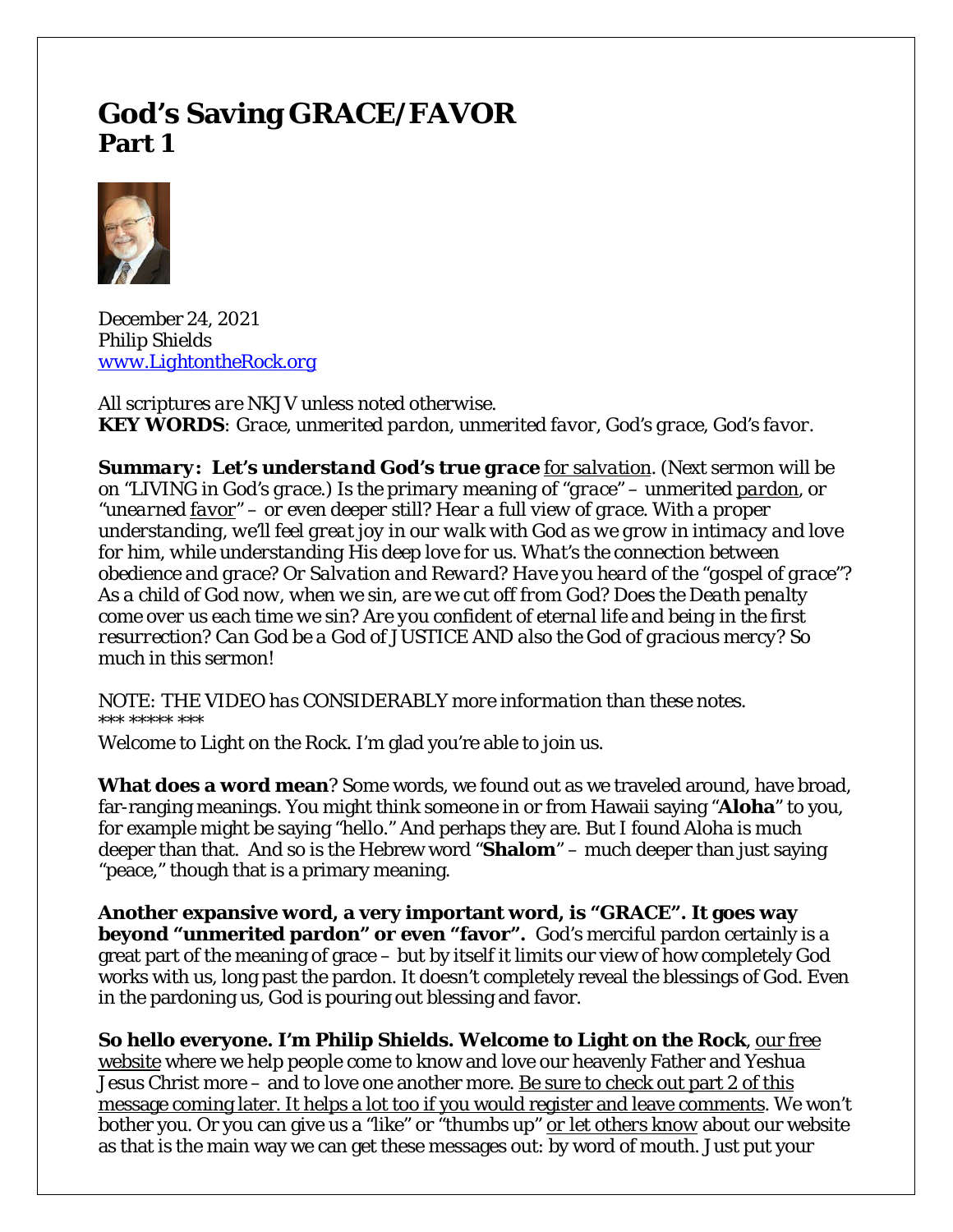cursor on the screen video and at the top right you'll see a HEART – click on that to "like". It also gives you the option to SHARE with others. So feel free please to do that.

I was raised in a church that limited the meaning of "grace" to **"God's unmerited pardon of our sins."** But "pardon" can't explain dozens of grace scriptures! For example:

- We are to **"grow in the grace** and knowledge of our Lord and Savior Jesus Christ" **2 Peter 3:18**
- **Luke 2:39**  "And the Child grew and became strong in spirit, filled with wisdom; and the **GRACE of God was upon Him"** .

How can sinless Christ grow in "unmerited pardon"? Obviously "pardon" is not the appropriate definite of "grace" or "favor" in these verses and in so many others.

#### **Luke 2:52**

And Jesus increased in wisdom and stature, **and in FAVOR with God and men**."

("Favor" is "charis" – same Greek for "grace". He would not have increased in pardon! That makes no sense.)

So when I say "FAVOR," I'm using a word that is frequently from the same Greek word as "grace," and often translated as either "grace" or "favor" in our Bibles.

**Grace or Favor come from the Greek word "Charis" #5485, pronounced "HARis". It means "Favor that causes joy, pleasure, acceptance, gratitude."**

**In Hebrew it is "HEN" (#2580) – also meaning "favor, acceptance, and gratitude."**

• **John 1:14b** speaks of Jesus (Yeshua) as being "full of **grace** and truth." How could he be full of pardon – unless for others maybe, but the context is in HIM.

# **John 1:14**

**"And the Word became flesh** and dwelt among us, and we beheld His glory, the glory as of the only begotten of the Father, *full* **of GRACE and truth**."

# **GRACE of God Defined**

**A GOOD SHORT stronger definition for "grace"** is **"the unmerited** *FAVOR***, JOY, kindness, LOVE, and BLESSINGS of God for salvation in Christ, from start to finish. God's grace TRANSFORMS us, makes us a NEW creation (2 Cor. 5:17)".** The meaning includes God loving you, liking you, being pleased with you.

**I believe this could be in the top 3 most important topics I've ever covered**. It's so important that we get grace right—I mean God's true grace and how it's *really* taught in scripture**.** I hope you hear some new angles today that will bring you a joyful response.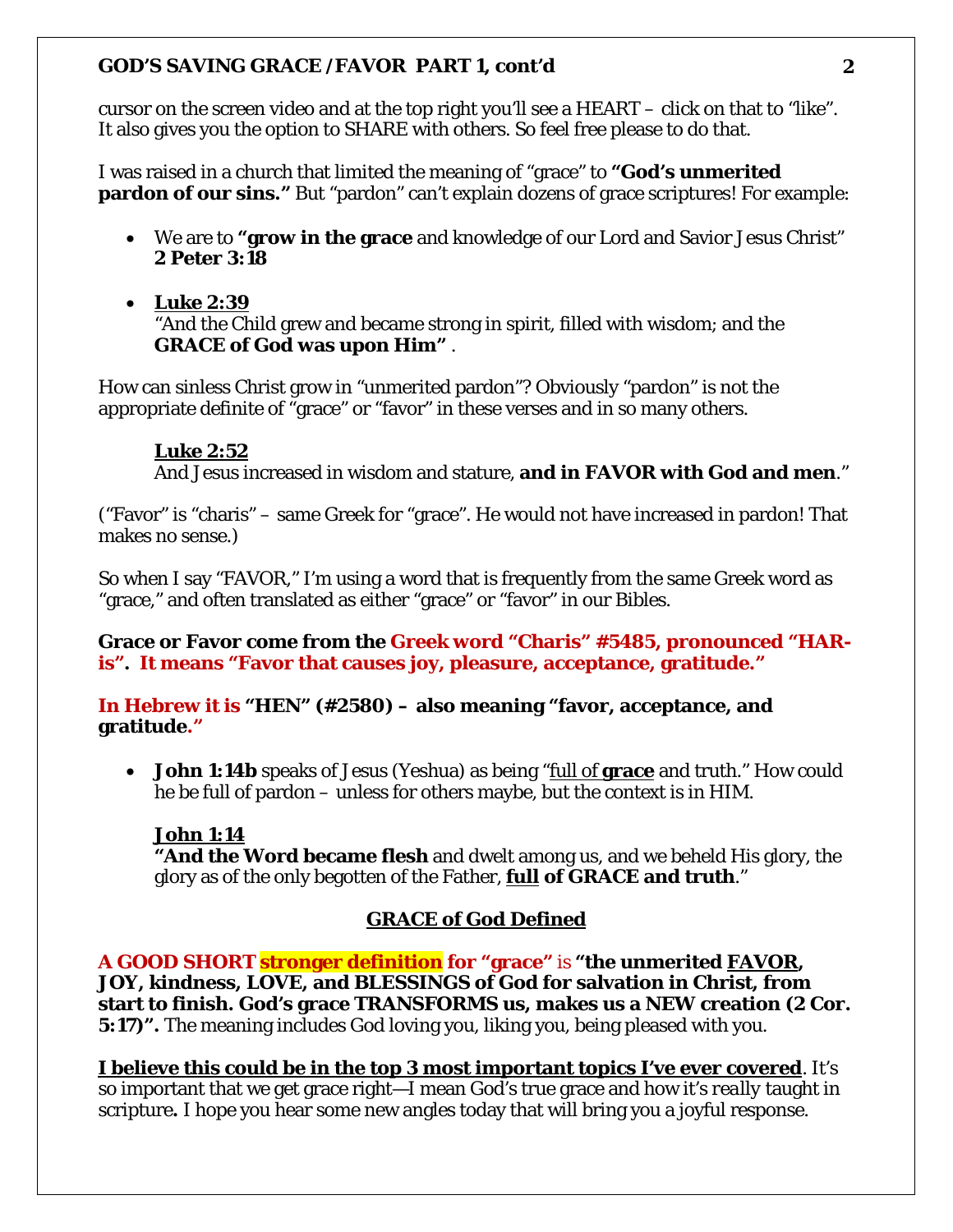**Again, Grace come from #5485 "CHARIS" in Greek.** The Greek word is a silent cand really pronounced **like "HAR-is."** You see the spelling "charis" and it's the root for our English words charity and charisma. But it's pronounced correctly "HAR-is."

# **It means "the FAVOR that causes joy, pleasure, acceptance, gratitude" Hebrew: #2580 HEN – " favor, grace,** *acceptance***.**

God's true grace is far more than just God's pardon. "Favor" is a better choice than "pardon." Otherwise a LOT of verses about Yeshua, Mary, and the church, just don't make sense.

# **John 1:17b** also says "…**grace and truth came by Jesus Christ**."

**Grace/Favor is SO important and central to everything about God that** – do you know – the Bible actually says **Paul taught "The** *GOSPEL* **of the** *GRACE***/favor of**  God"? You've heard of the "gospel of the kingdom, gospel of Christ, gospel of peace" – but how about the "gospel of God's grace"? That's how important it is!

Do YOU or your fellowship love God's grace so much that you all speak often of the **"Gospel of Grace"?** Think on this. I even had a minister tell me there's no such statement or scripture until I read it to him. Are YOU aware of such a scripture?

Paul came preaching the kingdom, he preached Christ, and he preached the gospel of Grace. So should your church, your fellowship – and so should YOU.

#### **Acts 20:24**

"But none of these things move me; nor do I count my life dear to myself, so that I may finish my race with joy, and the ministry which I received from the Lord Jesus, **to testify to the GOSPEL of the GRACE of God."**

And the very next verse adds descriptions of what that gospel includes: **Acts 20:25**

"And indeed, now I know that you all, among whom **I have gone** *preaching the kingdom of God*, will see my face no more."

What else did Paul say he preached? On your own, also read **1 Corinthians 15:1-9**.

#### **Acts 28:30-31**

"Then Paul dwelt two whole years in his own rented house, and received all who came to him, **31** *preaching the kingdom of God* **AND teaching the things which** *concern the Lord Jesus Christ* with all confidence, no one forbidding him."

So they're all meshed together – Jesus, the Kingdom of God, and the gospel of grace. There's no kingdom without grace, or without Jesus (Yeshua). The gospel of John speaks a *lot* about Yeshua. Yeshua spoke a lot about who he was and his mission, especially in the gospel of John. The Seven "I am" statements Yeshua preached about himself.

**Today's focus is God's Grace for SALVATION. Next time will talk about God's Grace for everyday life.**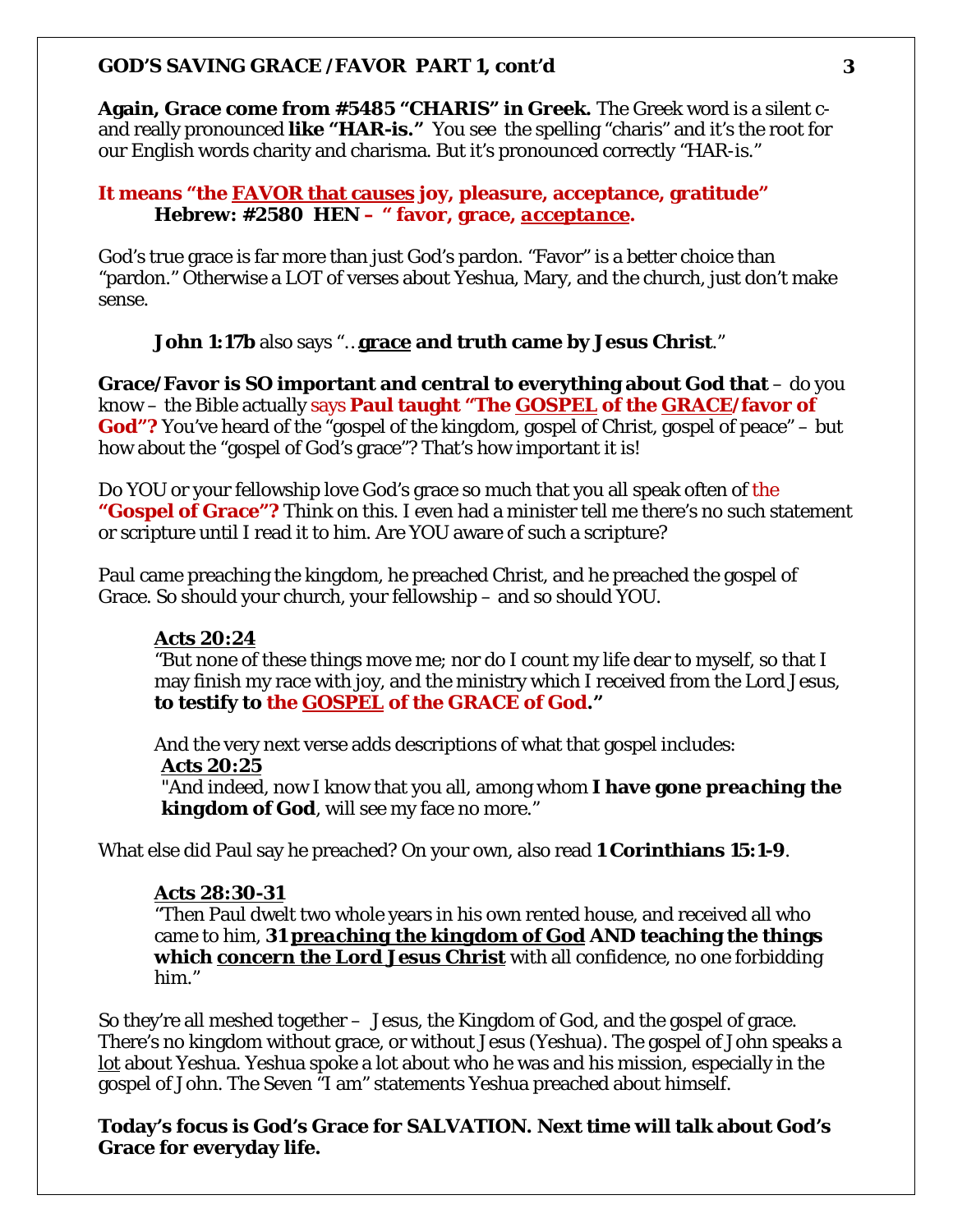#### **IF we MISUNDERSTAND GRACE… 2 extremes**

#### **IF we misunderstand, we risk several extremes. Here are 2 common extremes on God's grace:**

• **Jude 4** – **WARNING us about those who are turning the grace of God into license to sin** because they say there's always enough grace to cover you. The way God provided GRACE is so precious and deep, that He won't take lightly those sinning without much thought. I will *not* be preaching "you can sin, and not feel bad about it, because grace covers you." (See **Romans 6:1** -after Romans 5:20-21)

*We must always feel remorse and repent when we sin and break any of God's law – but shouldn't MOPE and stay depressed.* DAVID shows that example when he deeply repented **in Psalm 51**, but by the end of that same prayer, he is praising God! So sin is serious and we must repent and turn back to God and accept the joy of his salvation. But we can't take sin lightly, like Jude 4 speaks of.

#### **Jude 4**

"… **ungodly men, who turn the grace of our God into lewdness** and deny the only Lord God and our Lord Jesus Christ."

"license for immorality" – NIV "licentiousness" – NASB

**The fact is: we have to grow and fight sin** and let God's perfection start to be evidenced in us. IN a recent sermon, I made clear *it is GOD'S perfect perfection he gives us by His grace*, and *not* by *our* hard work to *become* perfect ourselves, as we'll never get there ourselves.

I quoted **Hebrews 10:14** several times in the sermon: "For by one offering, **He** (Christ) *has perfected* forever those who are being sanctified."

We can't just wallow in sin and casually think God's grace will cover us anyway.

I teach – as Paul, Peter and John repeatedly do – that being called to salvation *leads us to WANT to PLEASE God, to obey him* because we love Him; to do good works – not just for salvation, get this, **but as a** *result* **of salvation. We are saved by Grace (Eph 2:8-9) FOR good works (Eph. 2:10)**. Christ will be in us, and he will want to live as he did before: OBEDIENTLY. Let's say it this way: *Good works is a solid consequence of salvation.*

(bonus scripture) **Hebrews 5:9**

"And having been perfected, He (Christ) became the author of *eternal salvation to all who OBEY Him*,"

So I do not teach that we can do as we please because of grace (**Romans 6:1-2**). In fact, if we continue to focus on living after the carnal flesh, we shall DIE, Paul says. **Romans 8:5- 6, 13. When we truly believe in Christ and focus on him, God's favor transforms us over time (2 Cor. 3:17-18).**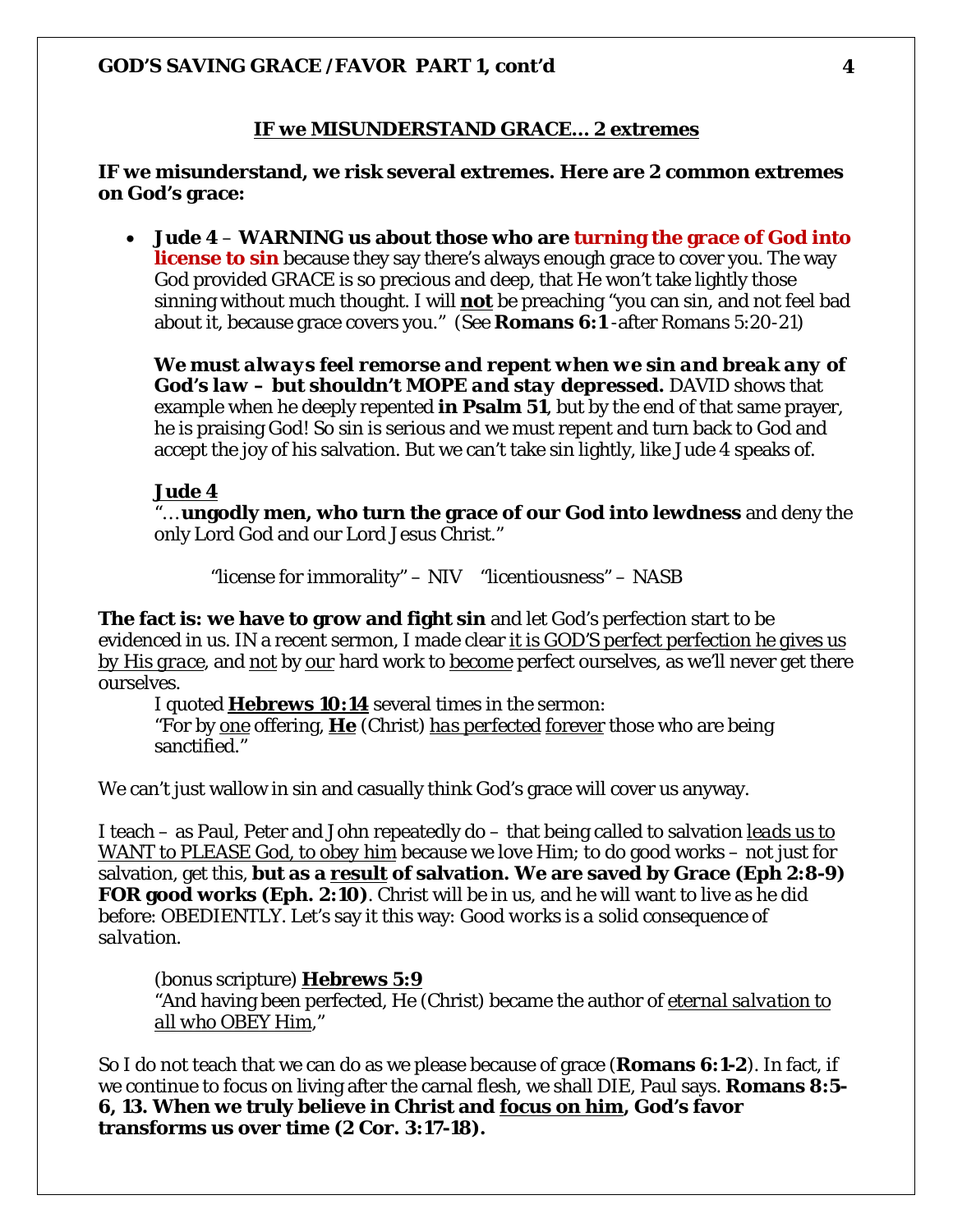Many will say to Yeshua "But didn't we do mighty **works, miracles** and wonders in your name?' and He will say to them, "I never KNEW YOU, you who practice lawlessness" (**Matthew 7:21-23 NKJV**).

**Beware of basing your confidence in a minister** *because* **of his miracles.** The great False Prophet of the end time working with the Beast political power, will be able to even call fire down from heaven and do incredible miracles, but it will be by Satan's working! (**2 Thess 2:8-10; Revelation 13:13-17**)

So the first bad extreme is minimizing obedience to God's law because of the way they teach grace, ending in a life of immorality and license to sin.

• **The 2nd EXTREME – common in the Church of God groups** who were associated with Herbert Armstrong, is that **their definition of grace focused exclusively on "unmerited** *pardon***." True grace certainly** *includes* **"pardon" but can't be limited to it.** 

**What's the result of limiting "grace" to "unmerited pardon"? Not experiencing the full JOY and peace of God's true grace and God's SALVATION.** Always feeling we'll never "make it" into God's kingdom, or feeling so depressed and joyless as they know they still stumble in sin and fall short of true righteousness. So many feel God is not pleased with them and that they're totally failing. They don't feel God would ever say he was "well please" with them.

Among many sabbath-keeping groups, the **understanding on God's grace is so often** *performance based***, perfection based. I mean OUR performance, OUR perfection** – and you'll see that is so off base. They wonder how God could possibly be pleased with them, or like them, with all their faults that remain.

True grace/favor *does* include being pardoned for sins, but it goes so much further: it includes God's acceptance of us, his joy and blessing on us as his children. He wants to transform and change us into his image.

I think the Church of God folks – and many Hebrew Roots folks too – understand the HEAD knowledge of grace, but somehow still feel unworthy to be live out their lives as believers with JOY and *confidence*.

# *Trying to find peace and joy in OUR performance-based living means that person does not yet know God's true Grace he offers.*

**They know better – but they keep looking at** *their* **performance,** instead of having faith in Yeshua's performance and God's GRACE. It's not how we do, but how well Yeshua did and is doing again in us.

# **I heard one even teach on salvation that** *"WE do the best WE can, and then GOD makes up the difference."*

Do you think that? *That's NOT grace by FAITH, by BELIEF and trust in Christ*. That's salvation by your own best efforts or performance. (Note: the video will have more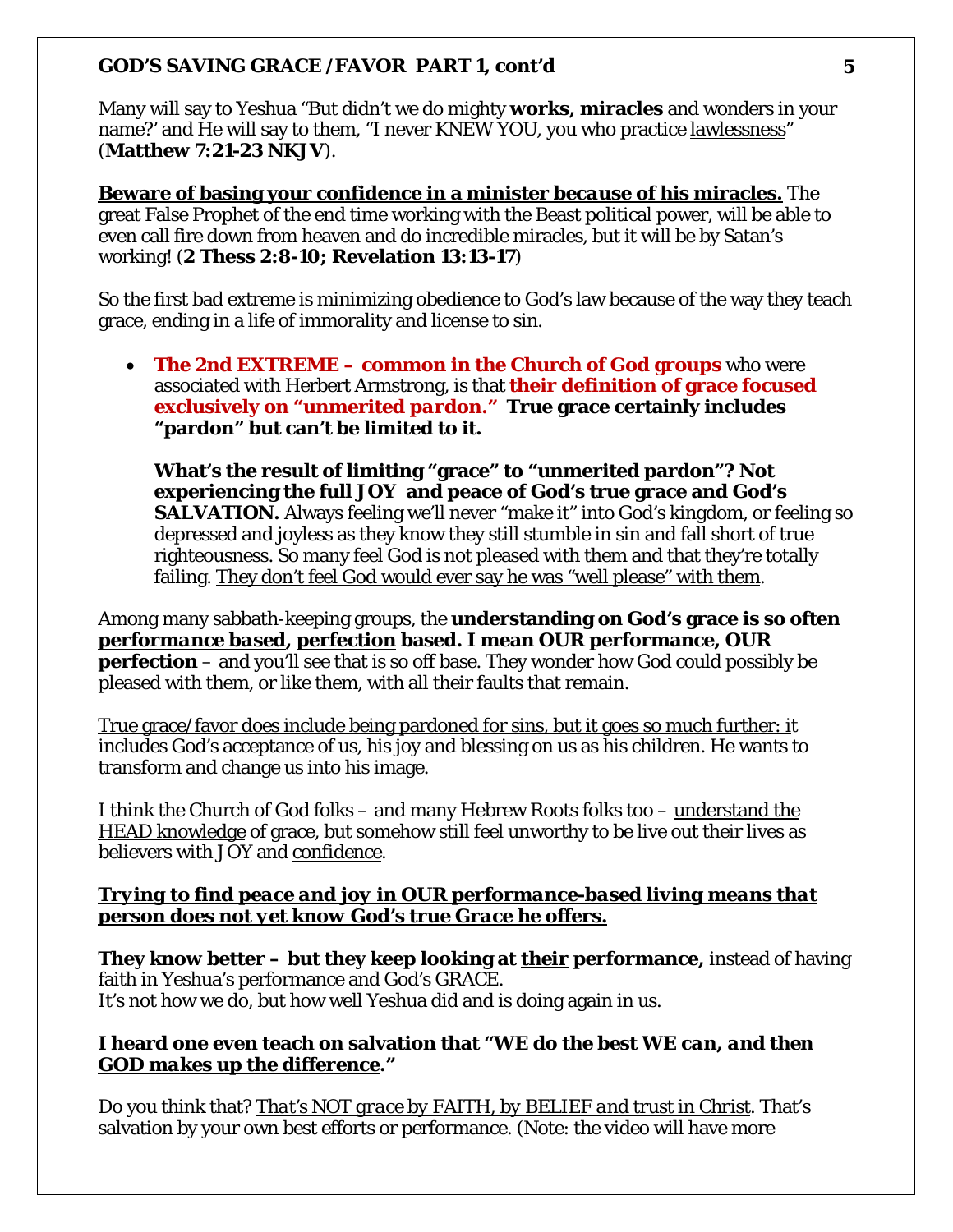discussion throughout. I recommend you watch video).

*That is a teaching on grace that says WE have a big part in SALVATION – by what WE do. It's foreign to scripture.*

#### **100% SAVED BY God's GRACE – NOT OUR WORKS**

Notice the emphasis on God's love and kindness – all part of grace and divine FAVOR as we read Ephesians 2:4-10 here, but we focus on verses 8-9.

*True grace is all about GOD granting us salvation, entirely HIS doing – and with us humbly receiving it and believing in Christ. God gives grace to the HUMBLE (1 Peter 5:10).* 

*Even the most wicked King AHAB received some grace from God when he humbled himself, fasted and mourned and walked in sackcloth (1 Kings 21:25-29). (details in the video) Notice the many references to God's traits of love, mercy, kindness…all part of full understanding of true grace.*

#### **Ephesians 2:4-10**

"But God, who is rich in mercy, because of His great LOVE with which He *loved us*, 5 even when we were dead in trespasses, made us alive together with Christ (**by grace you have been saved**), 6 and raised us up together, and made us sit together in the heavenly places in Christ Jesus,

7 "that in the ages to come He might show **the exceeding riches of His GRACE in His kindness** toward us in Christ Jesus.

8 "**For BY GRACE** you *have been saved through faith*, and **that NOT of yourselves; it is the GIFT of God, 9 NOT of works,** lest anyone should boast. [not based on our performance]

**10** For we are His workmanship, created in Christ Jesus *FOR good works*, which God prepared beforehand that we should walk in them."

God's salvation through grace is entirely HIS work, *GOD'S* **GIFT** to us without us having to earn it. *If we had to earn it, that would be works and a debt God owes us*. A gift would no longer be a gift if we have to work for it or earn it.

As God brings us to salvation by his grace, in our love for God we seek him, obey him, and do works pleasing him, as a natural consequence of his goodness. Good works actually prove we are changing and being saved, v.10.

### **WHY THE DISCONNECT – thinking we earn our salvation? TOO MANY CONFUSE SALVATION AND REWARDS.**

**Salvation is 100% God's GIFT. Salvation means being given eternal life and saved from the 2nd death, the death penalty for our sins.** It's NOT based on what we do **except to** *accept* **God's call to repentance**, fully repent, and BELIEVE in Jesus Christ as our LORD and Master.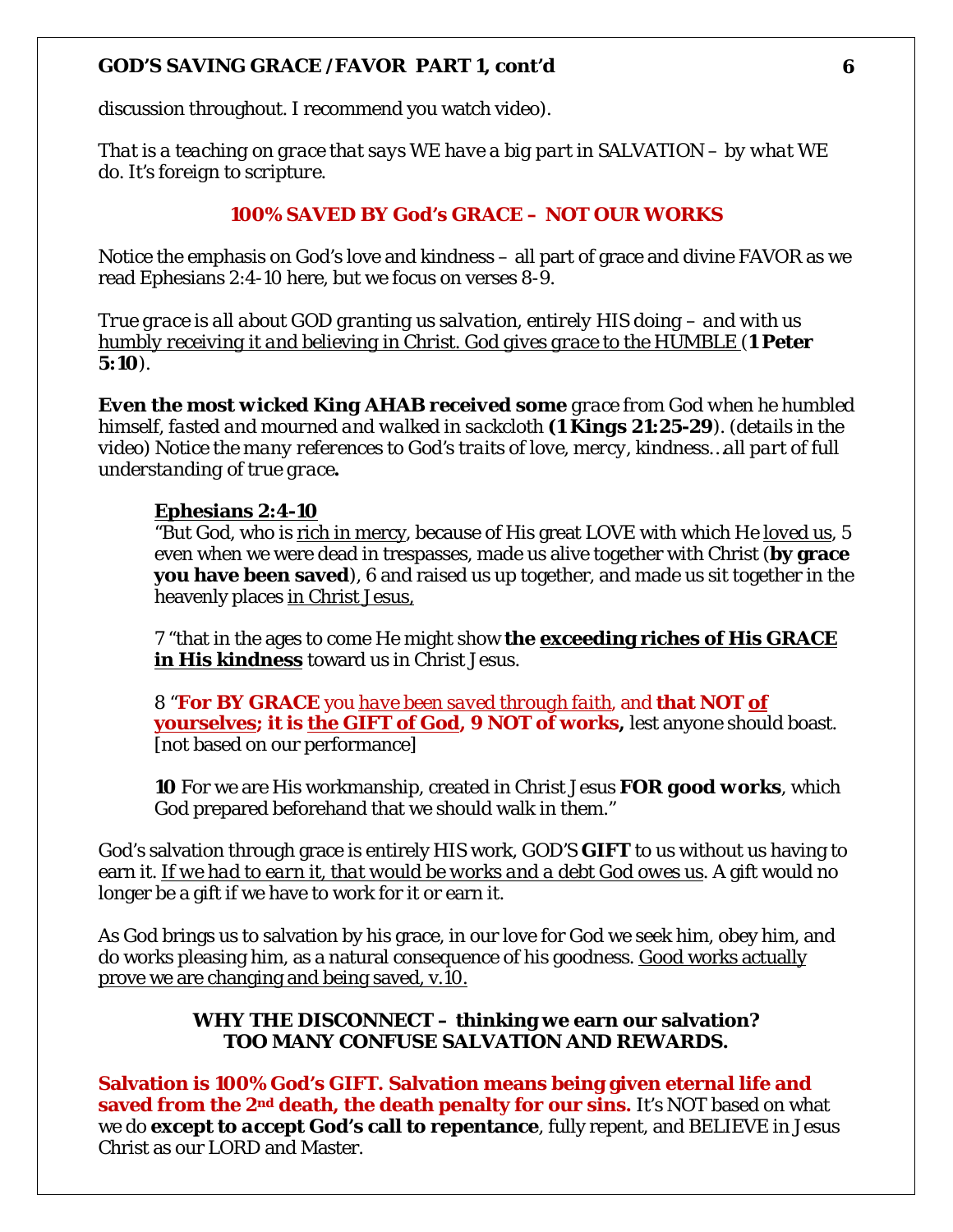#### **We cannot work or pay for a gift, or it's no longer a gift.**

**SALVATION IS NOT a REWARD. It's a gift.** Salvation is – in spite of our forgiven sins – 100% God's *gift* to us of eternal life and joy in Christ (**Romans 6:23**)

Paul made it clear – it's one or the other; it's either grace or works. It's GOD's working and doing entirely, and not ours.

#### **Romans 11:5-6 ESV**

**"So too at the present time there is a remnant, chosen by GRACE. 6** *But if it is by grace, it is no longer on the basis of works***; otherwise grace would** no longer be grace."

**REWARDS: now this is not salvation.** There are numerous scriptures that say we are **rewarded by our works – by what we did with what we were given. Again,** REWARD is not salvation. We *are* rewarded by our performance. But again – that's not salvation but rewards.

#### "**Reward" is what we will DO and what we will BE for all eternity, based on what we DID with God's spirit**.

#### **Revelation 22:12**

"And behold, I am coming quickly, and **My reward is with Me**, to give to every one *according to his work*."

Do you remember **the parable of the talents – amount of money** to work with? (**Matthew 25:15-28**) Some were given 2 or 5 or 10 cities based on their works. *That's reward – not salvation. Salvation is God's GIFT. Rewards is what you've earned – but it's not salvation. Reward has to do with what we'll be and what we'll be doing for eternity.* 

*Salvation IS being granted eternal life. Reward is what you will be doing for eternity.*

*Paul says we're building – in our works – either with gold, silver, and precious stones, which cannot be burned up, or with wood, hay, and straw. (1 Cor. 3:9-15—please read it).* HOW are you building? With Gold, silver, and precious stones – or wood, straw?

#### **1 Corinthians 3:14-15**

"If anyone's work which he has built on it endures, he will receive a **REWARD**. If anyone's work is burned, HE will suffer loss*; but he himself will be SAVED,* yet so as through fire."

So your good works will give you a great **reward and position** in God's kingdom. But getting you into God's Kingdom with eternal life is God's free GIFT of salvation. What you will BE and what you'll DO for eternity is reward – based on your works. *Don't mix up the two and you'll be fine!*

When we mix reward and salvation is when we start feeling bad, as we know we fail and sin still from time to time.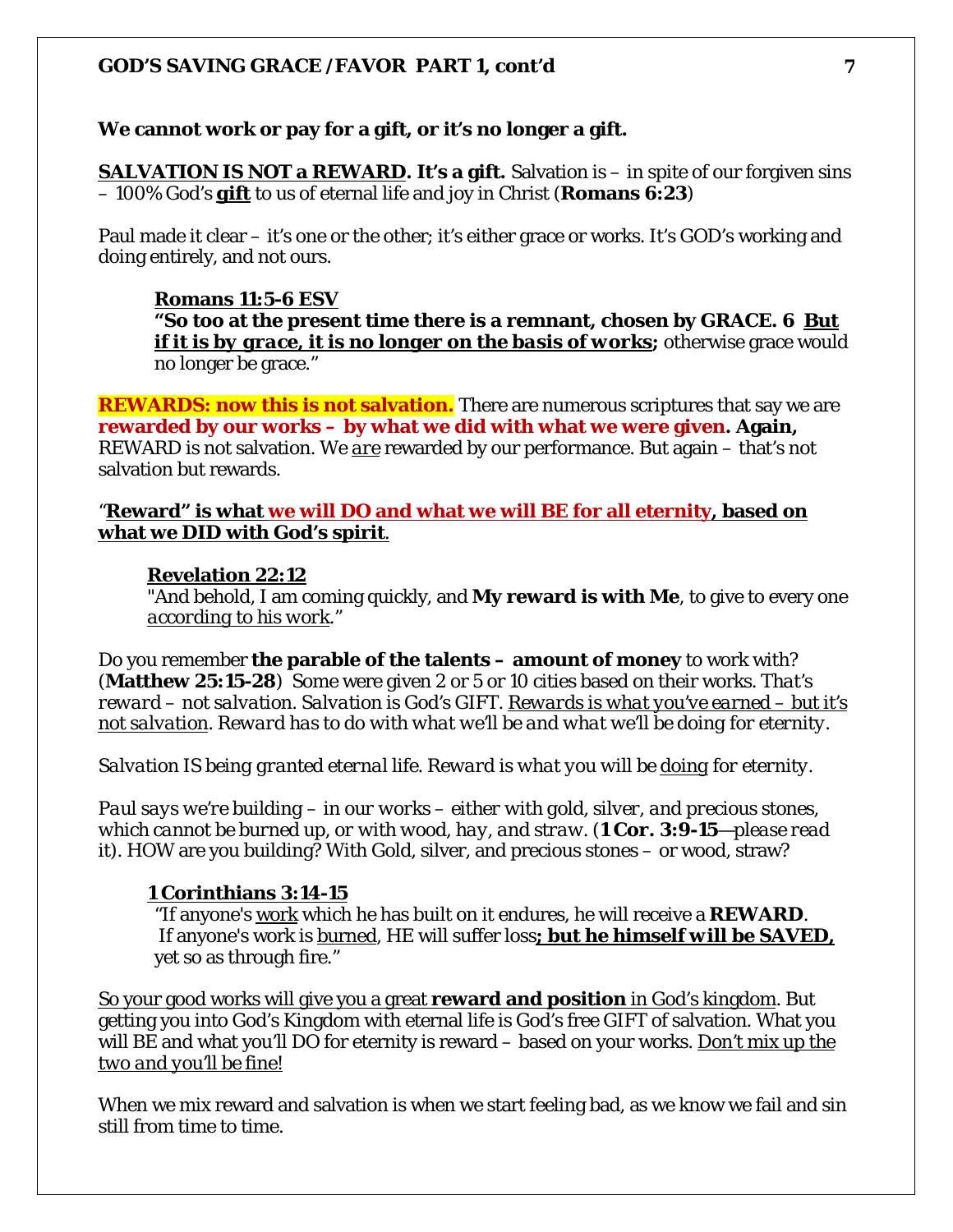#### **CAN GOD'S GRACE COVER** *ALL* **HORRENDOUS SIN?**

**So again, WHAT is GRACE? It's SO much more than God's forgiveness or unmerited pardon of our sins**.

*Grace is God's underserved love and goodness; God's favor for all of us, God's forgiveness, God's blessings, power, help of God to us – that TRANSFORMS us, PREPARES us for eternity.*

*Look what it says about our Savior. His coming brought grace upon grace, like wave upon wave. God's grace will cover any sin.* 

#### *John 1:16-17 NIV*

*"From the fullness of his GRACE we have all received one blessing after another. 17 For the law was given through Moses; GRACE and truth came through Jesus Christ."*

*When you come to believe in Christ, it won't matter what you've been or done. God's grace is sufficient to cover you.* 

*And if you really understand Grace, YOU will also extend God's grace to sinners who have turned to God, or you yourself will not be forgiven.* 

*There is NO SIN a person can commit that is bigger than God's grace* (except totally rejecting the working of the Holy Spirit in us and turning permanently from God in the "unpardonable sin." That's a conscious, permanent rejection of God when we know better*). If you're hearing this sermon, I assure you, you have not committed the unpardonable sin.* 

One translation of Romans 5:20 says "*grace super abounded*." *No one can out-sin the ability of God's grace to keep working with us.* 

#### **Romans 5:20-21**

"Moreover the law entered that the offense might abound. **But where SIN abounded, GRACE abounded much MORE,** 

21 so that as sin reigned in death, even so *grace might reign through righteousness to eternal life* through Jesus Christ our Lord."

As someone comes to Christ and God in heaven, but had been a prostitute, or thief, or drug dealer, or vicious terrorist **– is there enough grace?** You bet.

How about for **a murderer, or rapist, or child molester**? You bet there's grace that super abounds for anyone and everyone who confesses his sin before God and humbly asks for God's mercy AND FAVOR.

**Would you SIT in church beside someone you know was previously evil whom God is calling? Would you visit in their home with them? Or – would you pass, preferring "better" company?**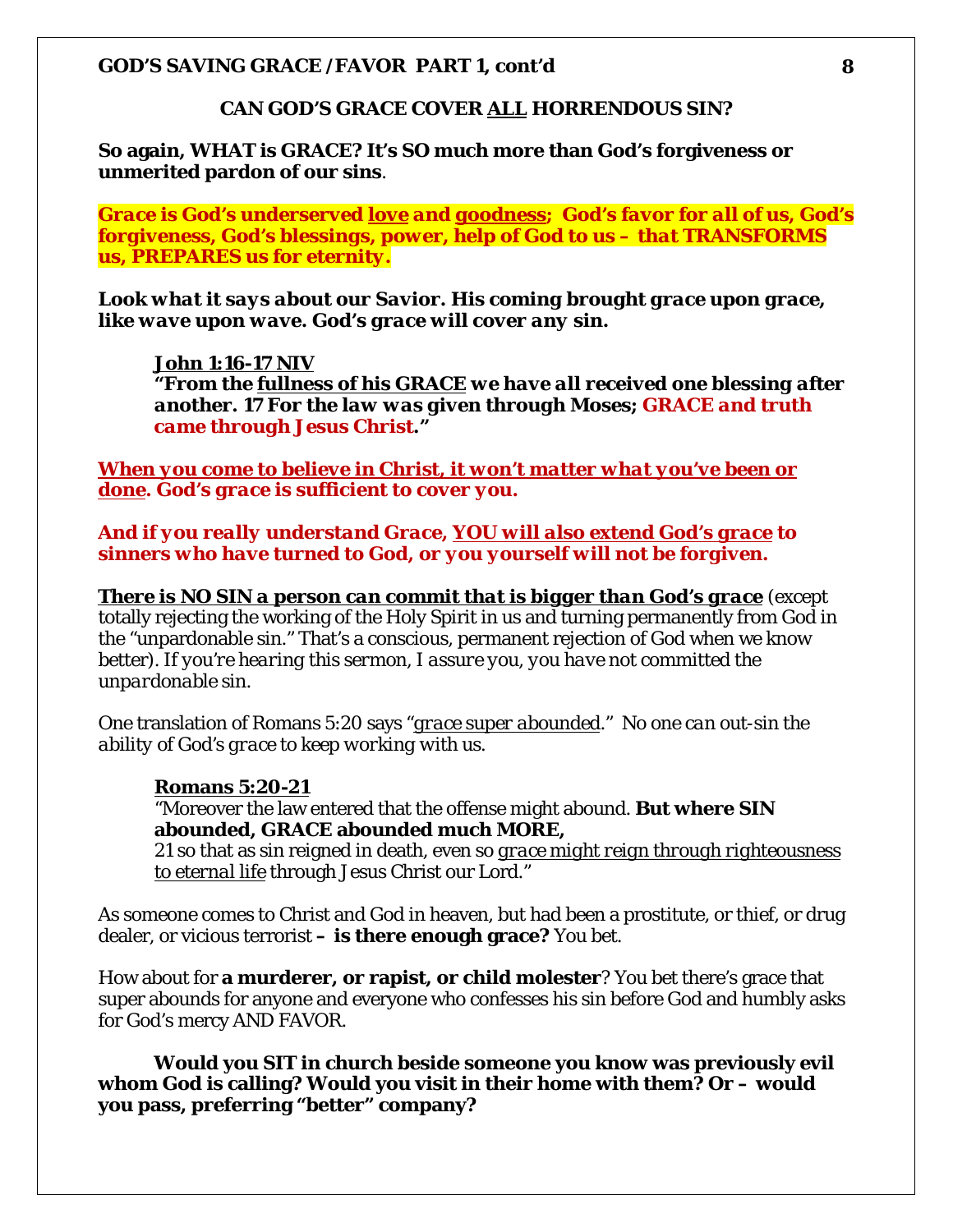*And even when we children of God now still sometimes sin – GRACE* continues to superabound to us as well. We must fight sin viciously. We must use God's spirit in us to obey God's commands. But when we fail, and stumble in sin, there's plenty of grace to cover us.

# **WHY is GRACE still NEEDED even AFTER receiving God's Spirit?**

God's Holy Spirit is usually given with laying on of hands. Cornelius' household was an exception, for example **(Acts 10:44-48)**. God gave his Spirit before they were baptized.

After we receive God's spirit, why do we still need grace? Because we will ALL still sin, even as Paul, in **Romans 7:15-21**, admitted he still sinned. God's favor is essential even after conversion and having already received his grace and salvation when we first repented.

*But again, key point: Grace is not just about forgiveness! Grace is about God showing us his blessings, his desire and love for us, His favor and kindness and goodness – AND, get this, His power to TRANSFORM us*, which I'll cover much more in the next sermon.

All of that is also grace/favor. We need God's favor to make us a NEW CREATION in Christ (**2 Cor. 5:17**). There's no NEW creation without ongoing favor/grace.

# **Holy Spirit is God's very presence, it's HIM coming into us.**

- **Begets us as God's very own children** into his family by his incorruptible Seed, the Holy Spirit (**1 Peter 1:23**). God's love for his family and children is profound. Yeshua says, "show them that you love them as you have loved me" (**John 17:23**).
- **Holy Spirit gives us God's POWER** (**Acts 1:8**) to walk and live in God's spirit and to help fight sin if we seek and accept that power minute by minute, though we still sin. Even Paul still sinned – though he was an apostle (**Romans 7:14-21**).
- God's holy spirit also gives us God's own **divine NATURE** (**2 Peter 1:4**) *but God does not remove our own carnal fleshly nature*.

**So now we have TWO natures** (**Gal. 5:16-17; Rom.7:21-23**) and they are constantly at war inside us. God's new nature in us vs our old carnal fleshly nature. The nature we feed and listen to is the one that grows dominant. God's spirit overcomes sin in us if we follow God's lead. We must NOT RETURN to the old nature's way of life! *We no longer desire to sin, and our sin record is dissolved – but we still have a proclivity to sin even with God's spirit. Paul refers to "that which I HATE I still do" (Romans 7:15-16).* 

• G**od's spirit and his FAVOR gives us his MIND**, which was in Christ Jesus. (Phil 2:5).

# **What happens when God's children with Holy Spirit sin, after baptism?**

• **Are we no longer God's children each time we sin? Of COURSE we remain a child of God (Prodigal son – discuss on video).** *He remained a*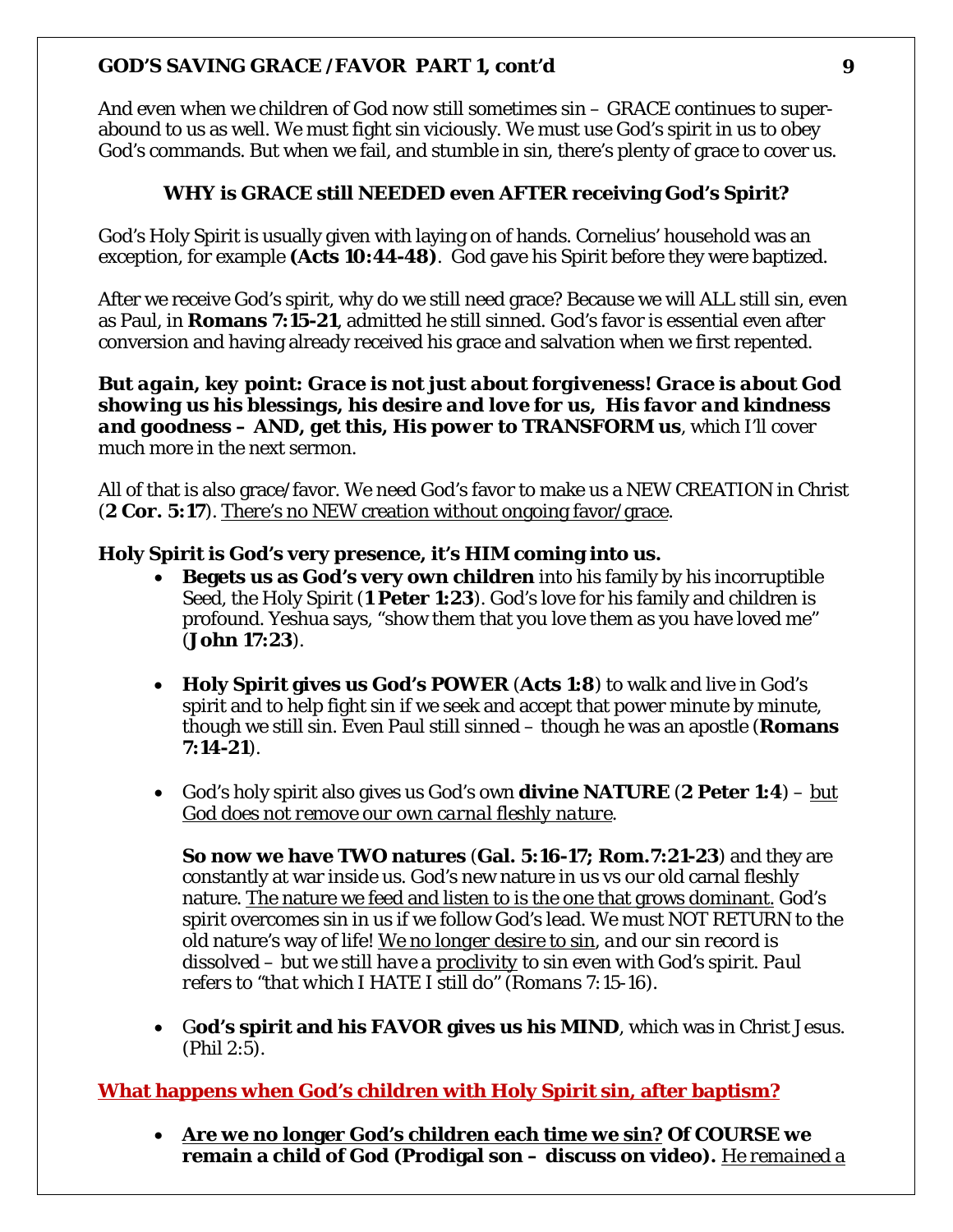*SON* in spite of how bad he was. **Luke 15:11-32.** (more in the video) Don't ever think you've lost your position as God's son or daughter because of some horrible sins you've done. Repent, come back to God, and you'll be celebrated back. In fact our Good Shepherd Yeshua will personally seek you out and goad you to return.

• **Do we incur God's WRATH each time we sin, all over again? NO. We've been spared God's wrath by Christ taking our sins. God is not pleased with any sin we commit – but we are his children now. (Discuss) See Romans 5:9** 

# **1 Thessalonians 1:9-10**

"…you turned to God from idols to serve the living and true God, 10 and to wait for His Son from heaven, whom He raised from the dead, even *Jesus who delivers us from the wrath to come***."**

#### **It's like the way we react to our own children's offenses and**

**carelessness.** We may be a bit upset at them at first, but soon we bring them back to understand we're a good father. We don't just love our children now and then – but all the time. **If you did not have a good father as you grew up, you will have a harder time understanding this. God above, is now your father.** 

• **Do we have to face the death penalty of sin after we have God's spirit – each time we sin?** 

By God's great favor and true grace -- NO! The death penalty is not placed on you again by any new sins, once you are a spirit-filled child of God. *You've passed from death to life!* **John 5:24**.

There's no **"double jeopardy**" with God. You've been proclaimed innocent by what Yeshua did. You've been cleansed. There's no sin record now – it's been expunged. The blood of Yeshua covers those sins too, as we sin, he cleanses us.

And Jesus does not die more than once for anybody. **He died once, for all people who accept him, for all time.** (Study **Hebrews 7:27; 9:26 – 28**). ALL your sins are washed away and *continue, ongoing tense, to be washed away as we sin*.

# **1 John 1:7**

"But if we walk in the light as He is in the light, we have fellowship with one another, **and the blood of Jesus Christ His Son** *cleanses* **us from ALL sin."**

• **Is God's favor only for those who** *always* **live righteously and don't sin? NO. There now is NO condemnation for us (Romans 8:1; John 3:17-18),** or anyone who is in Christ, but who still stumbles in sin, as Paul said he still sinned sometimes. The statements of "no condemnation when we believe in Christ" are *in context of occasional sin*, as Paul admitted, in Romans 7. *So quit feeling condemned every time you sin.*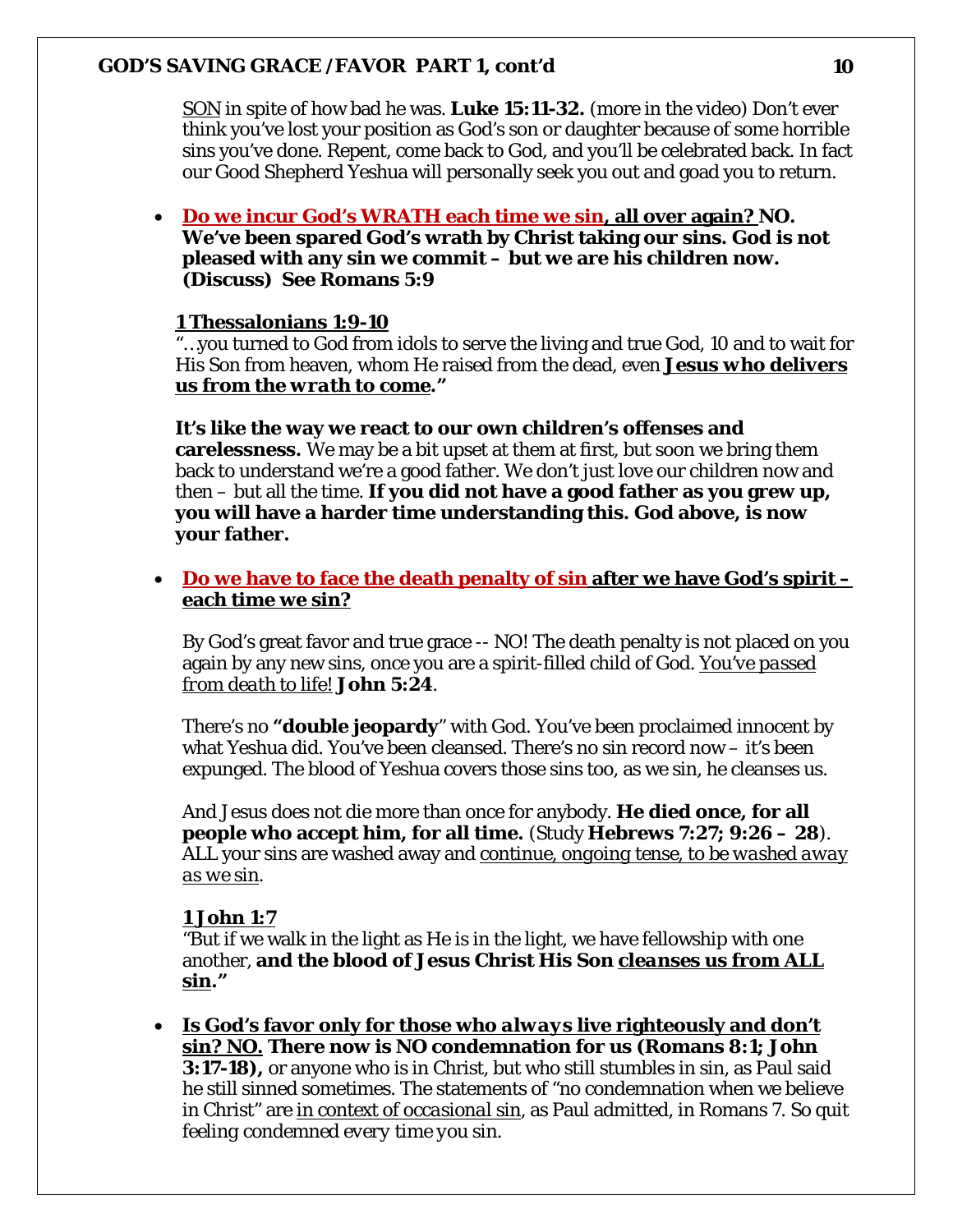**And** *Romans 8:3-4 needs to be preached much more.* 

# **Romans 8:1-4**

**"There is therefore now NO condemnation to those who are in Christ** 

**Jesus,** who do not walk according to the flesh, but according to the Spirit. 2 For the law of the Spirit of life in Christ Jesus has made me free from the law of sin and death.

3 For what the law could not do in that it was weak through the flesh, God did **by sending His own Son in the likeness of sinful flesh**, on account of sin: **HE** condemned sin in the flesh,

# *4 that the righteous requirement of the law might be FULFILLED in us* **who do not walk according to the flesh but according to the Spirit".**

*We children of God still have to deeply REPENT of sin each time we sin, but we do not come under a new death penalty again*. DON'T WALLOW in past sins, whether it was 30 years ago or 3 days ago! Christ dies only once for our sins. His death covers us forever. And there's no double jeopardy for our forgiven sins! And neither do we need to mope for ages over forgiven sin.

(Video discussion of **Psalm 51** prayer of repentance of David, who was opening his broken heart in repentance but by the end of his prayer praises, glorifies and thanks God… and moves on. Please read Psalm 51.)

*When we become children of God we are not cut off from God every time we sin* **–** for we're told NOTHING can separate us from the love of God, remember (**Heb 13:5; Romans 8:33-39**) once we are begotten into the family of God. God Most High becomes our loving Daddy in heaven who adopts us into his very family as His child, and he loves you like he loved Jesus (John 17:23). **For us now, it's not like it was in the Old Testament -- where sin cut sinners off from God (Isaiah 59:2; Jeremiah 5:25).**

# **GOD'S GUARANTEES BY HIS INDWELLING SPIRIT**

# **Sealed by God's spirit, we are guaranteed salvation and eternal life! Ephesians 1:13-14**

"In Him you also trusted, after you heard the word of truth**, the gospel of your salvation**; in whom also, having believed, you were *sealed with the Holy Spirit of promise,* 

*14 who is the GUARANTEE of our inheritance* until the redemption of the purchased possession, to the praise of His glory."

Do we believe Yeshua's words below that we've passed from death to life?

# **John 5:24**

"Most assuredly, I say to you, he who hears My word **and believes in Him who sent Me HAS EVERLASTING LIFE, and shall not come into judgment,** but *has passed from death into life*."

# **John 3:36**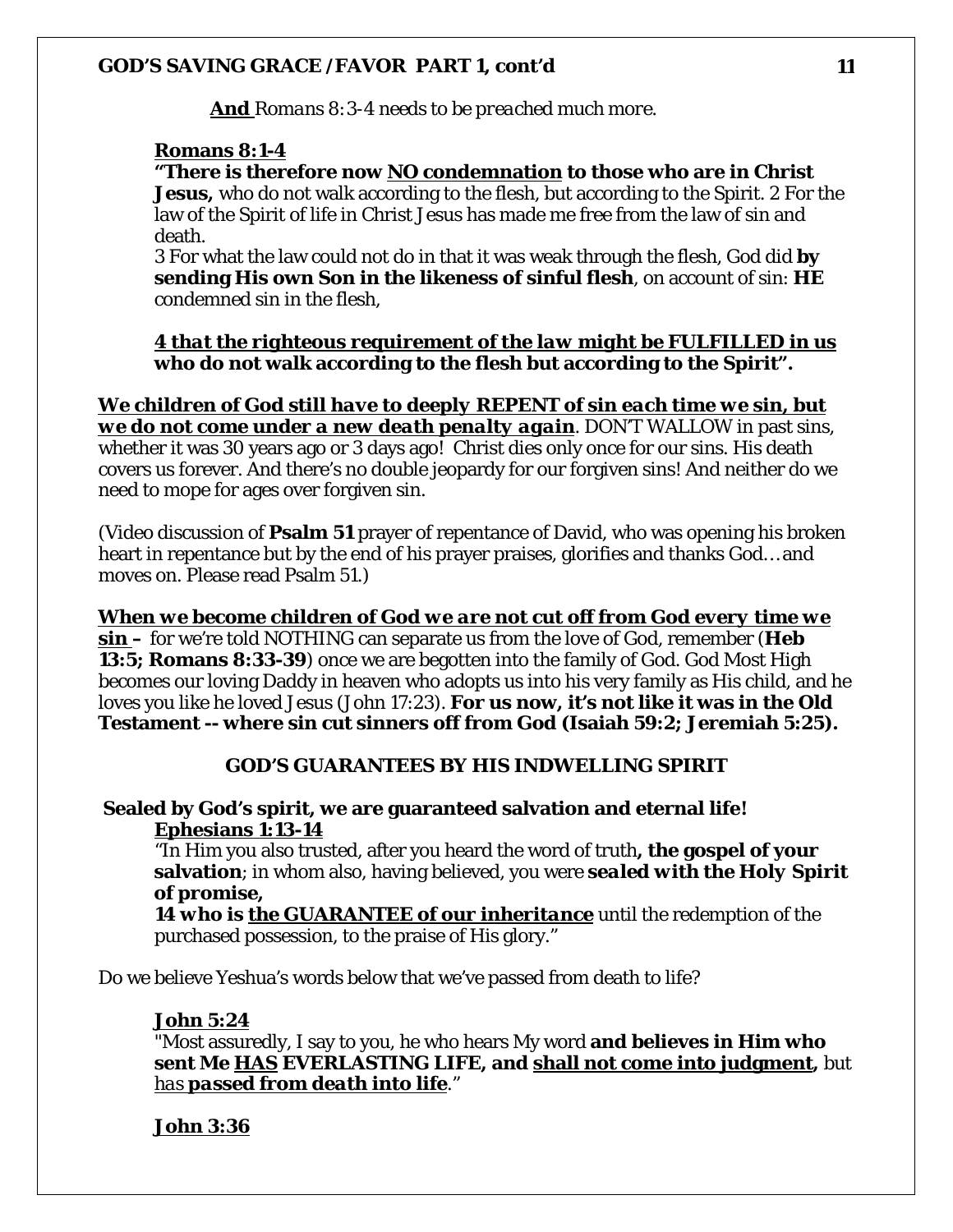"He who believes in the Son **HAS everlasting life**; and he who does not believe the Son shall not see life, but the wrath of God abides on him."

*Too many of us believers CLAIM to believe these words, but we don't ACT like we believe it. God – who sees the end from the beginning – says we HAVE eternal life, as good as done! But we don't FEEL in our hearts the JOY we should be feeling that we shall NOT come into judgment and have passed from death to life.* 

**All of that is stated in a way that it's already certain.** *Do you believe these words of Jesus? We SAY we do, but too often ACT like we don't and so many live in fear of eternal failure instead of claiming the victory.* 

*Do you believe with CERTAINTY that you have eternal life? Do you KNOW and FEEL like you are a NEW CREATION in Christ?* Do you have no question at all that you WILL be in the first resurrection? **DO YOU BELIEVE Jesus?**

Then you are understanding God's commitment to finishing what he started in you – and are understanding God's wonderful FAVOR, or grace, for you too.

**But if you don't know all that***, you're probably very works or performance oriented. Knowing you don't measure up perfectly all the time, you feel like a loser. But that means you're not understanding God's true grace.*

# The New Covenant teaches

- we are a new creation in Christ (**2 Cor. 5:17)**. Do you feel and see newness?
- That, like Paul we confidently look forward to the crown of righteousness (**2 Tim. 4:8**)
- are eager to see Yeshua returning in glory (**Hebrews 9:28**), it says 'APART FROM SIN, for salvation" – and know you'll be in the 1<sup>st</sup> resurrection.

We also have the promise that once we are in Father's hand, NO ONE and nothing can take us out of his grasp, unless we ourselves decide to quit on God. ONCE you accept Christ and God as your FATHER, you're pretty secure.

# **John 10:27-29**

"My sheep hear My voice, and I know them, and they follow Me. **And I give them eternal life,** and they shall never perish; **neither shall anyone snatch them out of My hand**.

My Father, who has given them to Me, is greater than all; *and no one is able to snatch them out of My Father's hand***."**

**Once God has you in his hand, He's** *not* **going** *to lose you***! He may have to put some of us through some fiery trials to wake us up, but in the end, we'll be there – saved. He won't lose you!**

# **2 Corinthians 5:21 NIV**

**"God made him who had no sin to be sin for us, so that in him WE might become the righteousness of GOD."**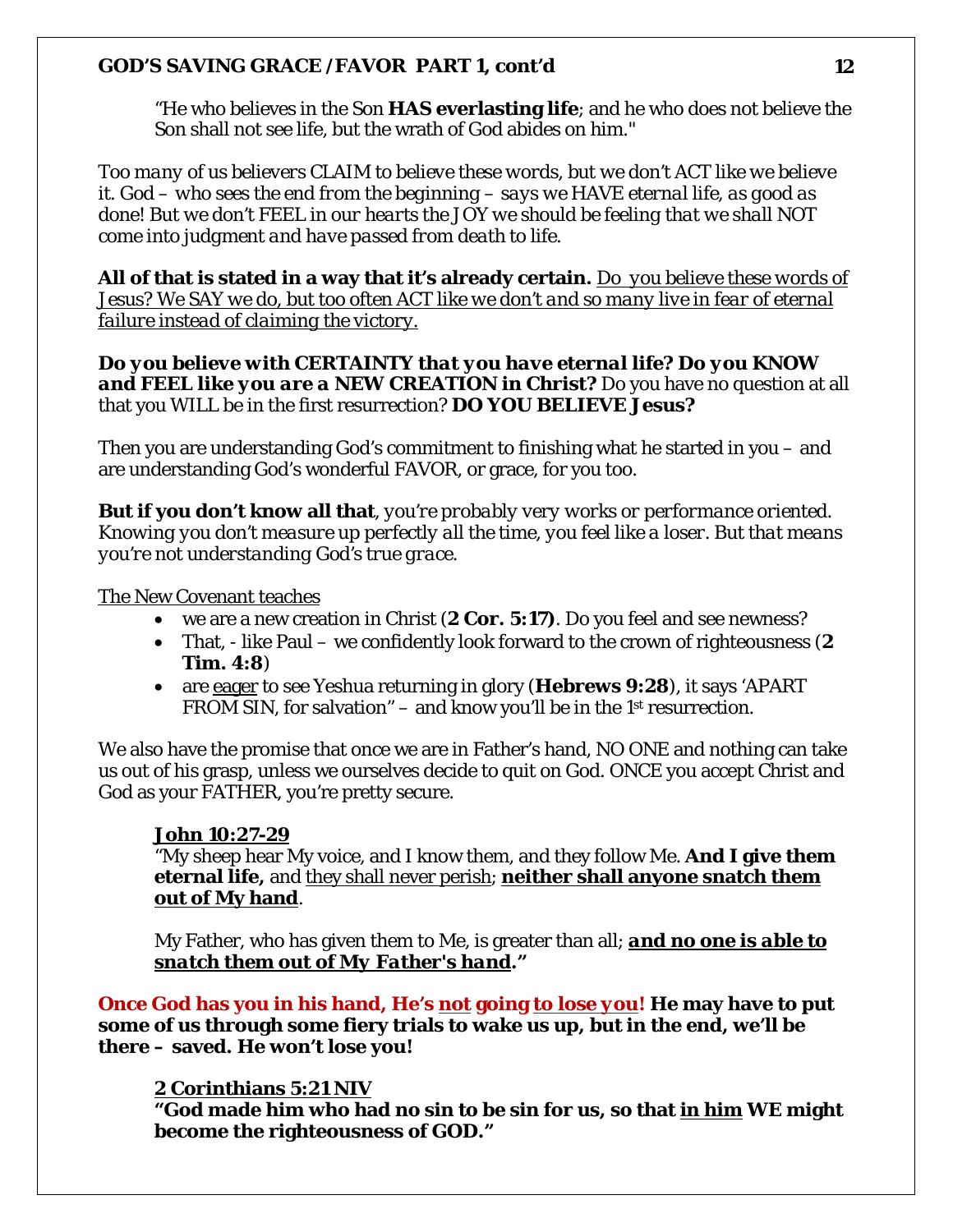# **Romans 10:9-10**

**"that if you** *confess* **with your mouth the Lord Jesus and BELIEVE in your heart that God has raised Him from the dead, you will be SAVED."**

#### **GOD'S JUSTICE WORKS PERFECTLY ALSO WITH GOD'S GRACE**

**We all probably have SOME righteous deeds in our lives.** *But even THOSE don't count for salvation*. The perfection *God* requires – as I explained in my sermon on "GOD'S perfection for us" *is HIS perfection*.

**God actually calls OUR righteousness just so many filthy rags. The Hebrew actually is "menstruous rags."** I won't apologize for language GOD chose to use to make a very graphic illustration.

**Isaiah 64:5 CJB (verse 6 in our Bibles) "All of us are like someone unclean, all our righteous deeds like** *menstrual rags***…"**

So even *our* own "*righteous"* deeds had to be washed away in Christ as well, as they don't measure up to God's perfect requirement of his perfection.

So God poured on to Yeshua – his own son – EVERY SIN ever committed in the world – as his sacrifice takes away the SIN of the *WORLD* **(John 1:29).** 

But, having our sins washed away only applies to those who BELIEVE in him, accept, and surrender to him as Lord and Savior of your life.

# **John 3:36**

**"He who BELIEVES in the Son HAS everlasting life; and he who does not believe the Son shall not see life, but the wrath of God abides on him."** 

**Now let's shift gears:** How would you feel if an angel told you that GOD would send his Son Yeshua tomorrow to talk with you personally? And you have God's spirit, let's say. How would you feel? Confident, or condemned? If based on how righteous and zealous you've been the past 6 months – condemned? We may know **John 3:16, but do you know John 3:17 and 18,** in Yeshua's own words to Nicodemus? Would he condemn you?

#### **John 3:16-18 NKJV**

"For God so loved the world that He gave His only begotten Son, that whoever believes in Him should not perish but have everlasting life.

# **17** *For God did NOT send His Son into the world TO CONDEMN the world, but that the world through Him might be saved***.**

**18 "He who believes in Him is NOT CONDEMNED;** but he who does not believe is condemned already, because he has not believed in the name of the only begotten Son of God."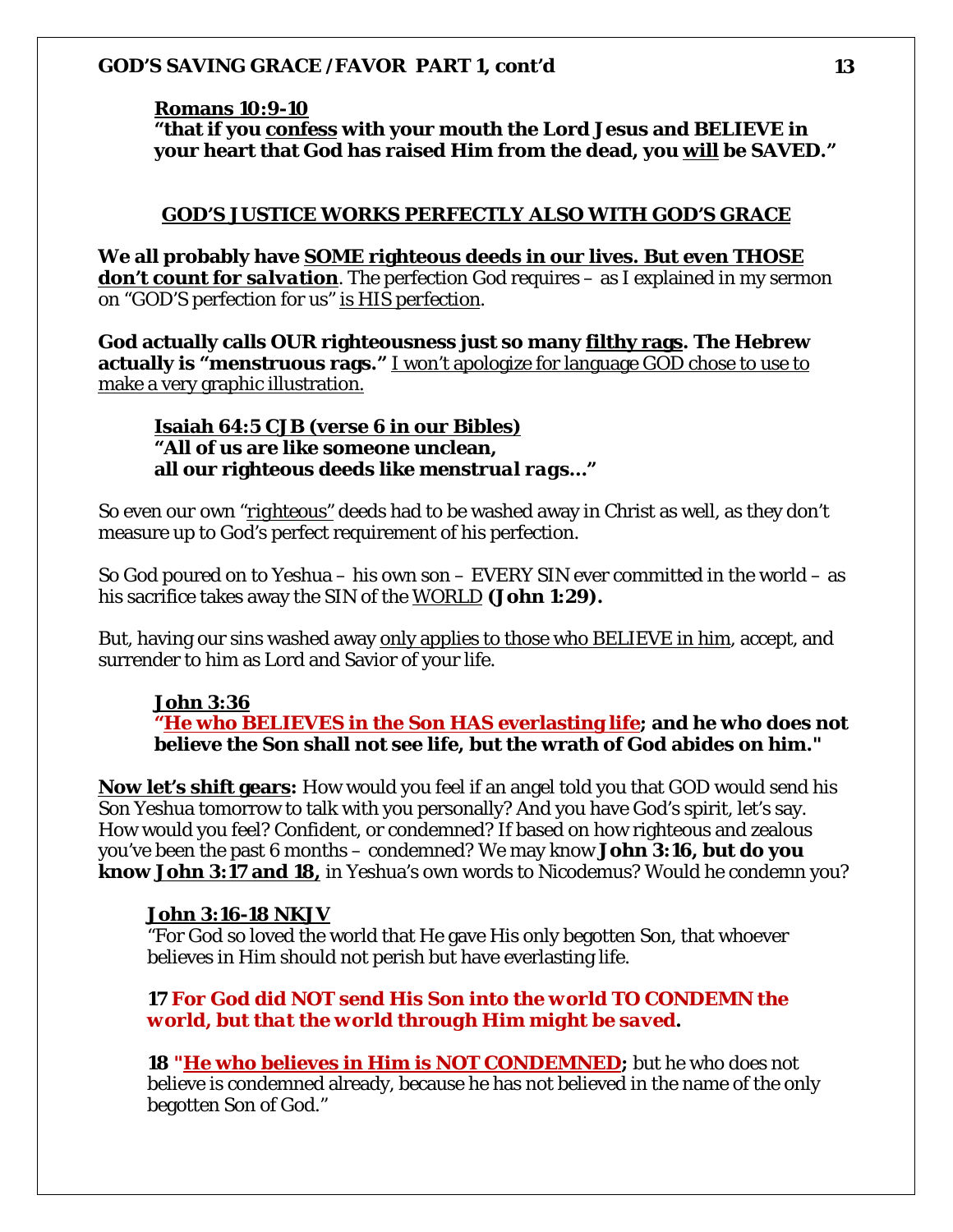**God didn't send Yeshua to condemn you.** So you've got to believe that too. He wants everyone to be saved. And so we've got to become far less critical and condemning of the world too. We're not friends of the world, but neither are we condemning of them.

**Let's circle back to 2 Cor. 5:21** – that God's son became SIN for us, and we become, IN Christ, the very perfect righteousness of God.

So all our buckets of sins were emptied on Jesus *including any of your OWN imperfect righteous deeds* because they were filthy rags in God's sight. (I'm talking about when you "came "to Jesus" prior to your baptism and laying on of hands). But even as we sin going forward, Christ's blood continues to cleanse us from our sins (1 John 1:7).

**Now you're washed from ALL your sins in the blood of Christ, your debt PAID IN FULL, and your "bucket" empty.** Then Yeshua's perfect righteousness is GIFTED to you (Rom 5:17). Yeshua's account of his perfect righteousness is now in *your* account. God sees Jesus' own perfect goodness on you now. ALL by God's FAVOR/GRACE.

**Then GOD said to you and all who believe in His Son –"You're forgiven. You're clean now. Welcome to my family-- the House of God, dear child.** We're *celebrating* your presence with us, as I beget you by my Holy Spirit, guaranteeing My Promises to you."

We read **Ephesians 1:13-14** earlier – Holy Spirit is the GUARANTEE of our inheritance to the praise of His glory.

Now here's the part where we fall to our knees, faces on the ground and praise God for his loving kindness, patience, and favor.

So our life's bucket OF SINS was washed away, forever (not like man's criminal system) – and God says to us, "LIVE, because of my Son Jesus, LIVE, and I will remember your sins no more." (**Heb. 10:16-17**)

**Then when God looked Yeshua's bucket of sin or goodness – it was NOW, on that Passover day on Calvary 2000 years ago, full of sin from you and me and the whole world… and so God's judgment to his Son 2,000 years ago was: "Son, YOU have incurred my WRATH for all this SIN that you've taken on yourself and is on your record now.** I'm furious over all this sin against my holy law. My JUSTICE requires YOU pay the penalty for all that sin on you, and the penalty is death by execution. I cannot show you any mercy for I am a just God. *YOU have to die by painful EXECUTION, Son*, for the wages of sin is death."

*God served his JUSTICE on his Son on your behalf but served MERCY and perfectly cleansed our record because God's Son paid our debt in full.* 

**SO GOD is PERFECTLY JUST.** DEATH for your sins had to be exacted – paid in full by Yeshua, Son of God – for you, forever.

**God is also perfectly MERCIFUL –** giving you his GRACE; your sin debt paid in full by his son Yeshua and now seeing Yeshua's perfection over you.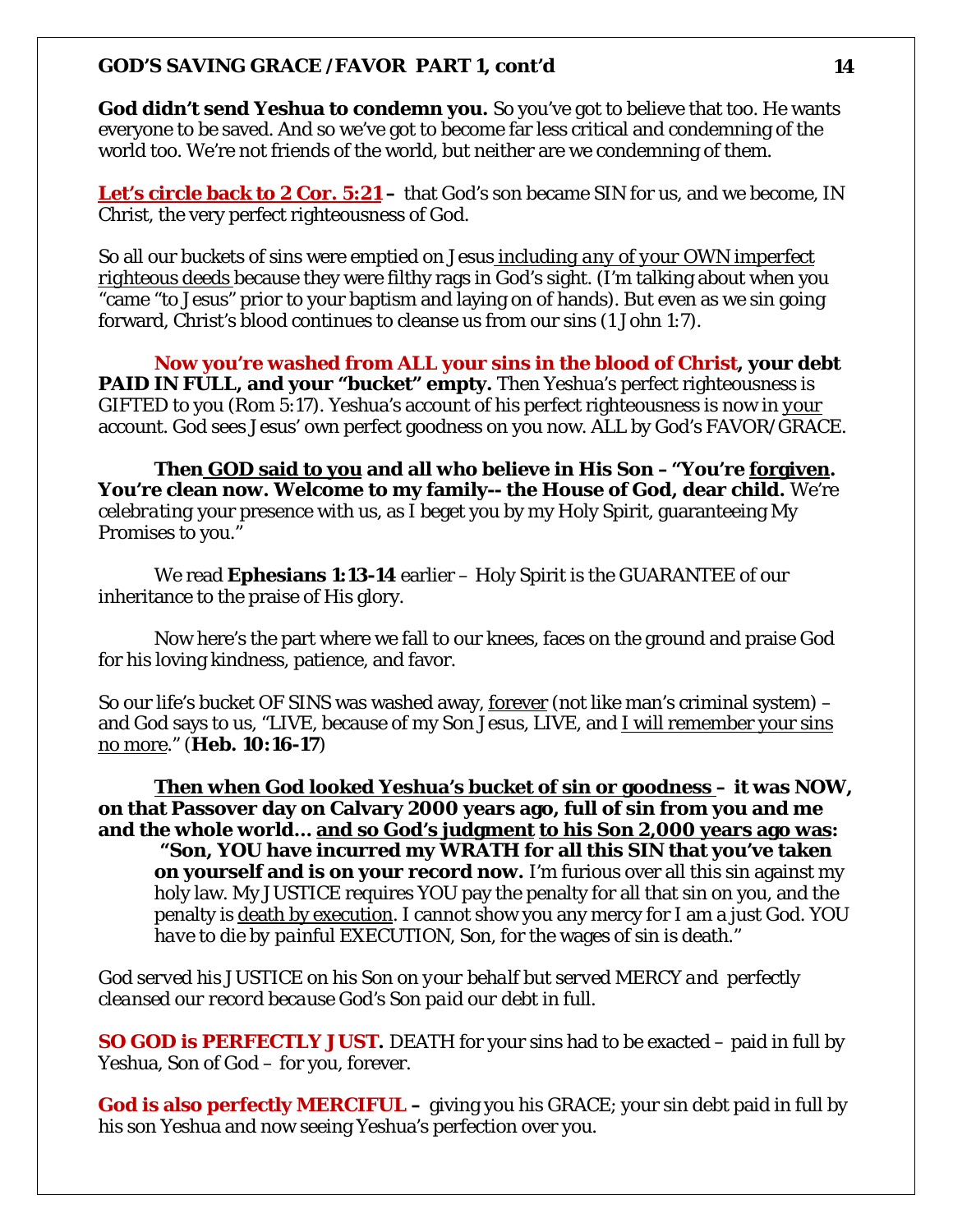I hope you're loving Abba Most High and Yeshua your Savior more than ever before. I hope you're seeing "grace" as a catch-all word for God and his LOVE – even for sinners like us.

**And so it was, on that DARK Passover day 2,000 years ago** on a hill outside Jerusalem, that God's wrath was poured out on Jesus because of you and me and the world – but YOU and I were no longer condemned.

*"IN Christ," get this, you and I will NEVER again be condemned as Romans 8:1 and John 3:18 says, even as and even when we still stumble in sin.* 

**And when we see Yeshua in person,** and he shows you and me the holes in his hands/wrists and heels and gaping hole in his side – we will fall to the ground, and worship. **"MY LORD, MY GOD"** we will say, as Thomas did (**John 20:26-29**). But don't wait to see it. Believe now.

# **Romans 5:8-11**

**"But God demonstrates His own LOVE toward us, in that** *while we were still sinners***, Christ died for us.** 

**9 Much more then, having now been justified [MADE right] by His blood, WE shall be SAVED from WRATH through Him.** 

**10 "**For if when we were enemies we **were RECONCILED to God through the death of His Son,** much more, having been reconciled, **we shall be SAVED by His LIFE**. 11 And not only that, but we also rejoice in God through *our Lord Jesus Christ, through whom* we have now received the reconciliation."

**So God's Grace is truly AMAZING, as the popular hymn Amazing Grace says. It is MY story.** It's YOUR story, how God through Jesus Christ **"saved a wretch like me.** I once was lost, but now am found, was blind, but now I see."

**Are we STILL as amazed by God's grace as when we first began?** We must never forget this was OUR story. We must never lose our first love and our understanding that we NEED God's amazing, saving GRACE. Even ten thousand years from now, as the song ends, *"we've no less days to sing God's praise, than when we first began."*

There can be no boasting or bragging in the kingdom of God. It's ALL about God and Yeshua the Messiah, and their unmerited loving FAVOR on us.

And we know the message of being forgiven but we need to learn the message that Grace is also about receiving GOD'S amazing love, his unearned favor, his blessings – *even though* we still stumble in sin from time to time.

# **There's MUCH more coming in the next sermon –** *LIVING* **BY GOD'S FAVOR.**

- How Abba was working profoundly with you long before you realized it. In some cases, even GENERATIONS before you.
- How God was goading us to come to him ... in his love.
- How we must also EXTEND and share grace to others, or grace won't be extended to us.